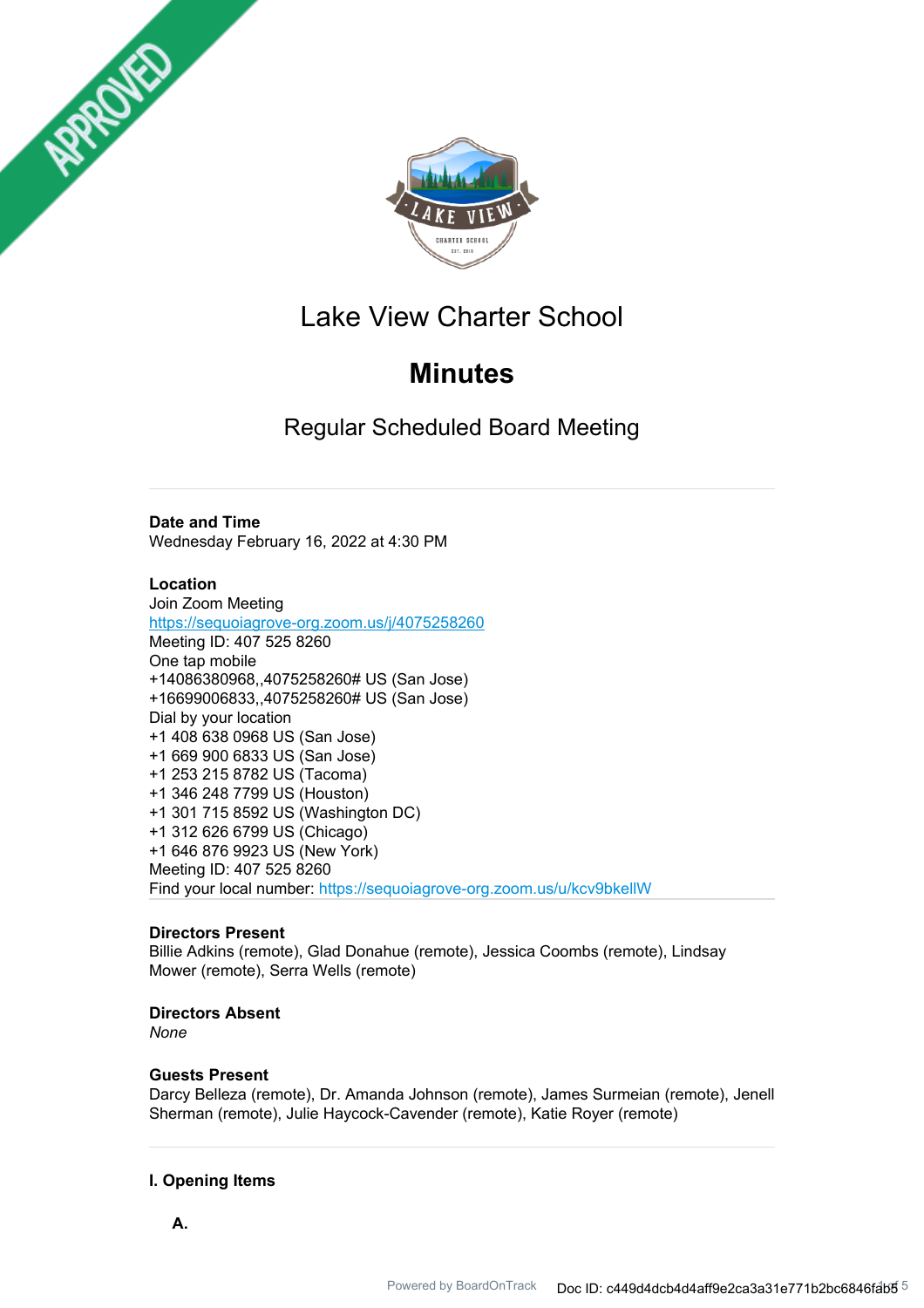#### **Record Attendance**

#### **B. Report of Findings Regarding AB 361**

Glad Donahue made a motion to continue meeting virtually per Report of Findings regarding AB 361. Billie Adkins seconded the motion. The board **VOTED** unanimously to approve the motion.

#### **C. Call the Meeting to Order**

Lindsay Mower called a meeting of the board of directors of Lake View Charter School to order on Wednesday Feb 16, 2022 at 4:34 PM.

#### **D. Consent Agenda**

Billie Adkins made a motion to approve the Consent Agenda. Glad Donahue seconded the motion. The board **VOTED** unanimously to approve the motion. Billie Adkins made a motion to approve the minutes from Regular Scheduled Board Meeting on 01-19-22. Glad Donahue seconded the motion. The Regular Scheduled Board Meeting Minutes from 01-19-2022 were approved in the Consent Agenda. The board **VOTED** unanimously to approve the motion.

#### **E. Public Comments**

No public comments.

#### **F. Executive Director's Report**

Julie Haycock-Cavender presented the *Executive Director's Report*.

## **G. State of the School Address**

Julie Haycock-Cavender and Jenell Sherman presented the State of the School Address.

### **II. Finances**

#### **A. Audit Update**

Monique Manzo with Christy White presented the Audit Update.

#### **B. January Financials**

Glad Donahue made a motion to approve the January Financials. Lindsay Mower seconded the motion. James Surmeian presented the January Financials. The board **VOTED** unanimously to approve the motion.

#### **C. Salary Schedules 2022-2023**

Billie Adkins made a motion to approve the Salary Schedules 2022-2023. Lindsay Mower seconded the motion. Dr. Amanda Johnson presented the Salary Schedules 2022-2023.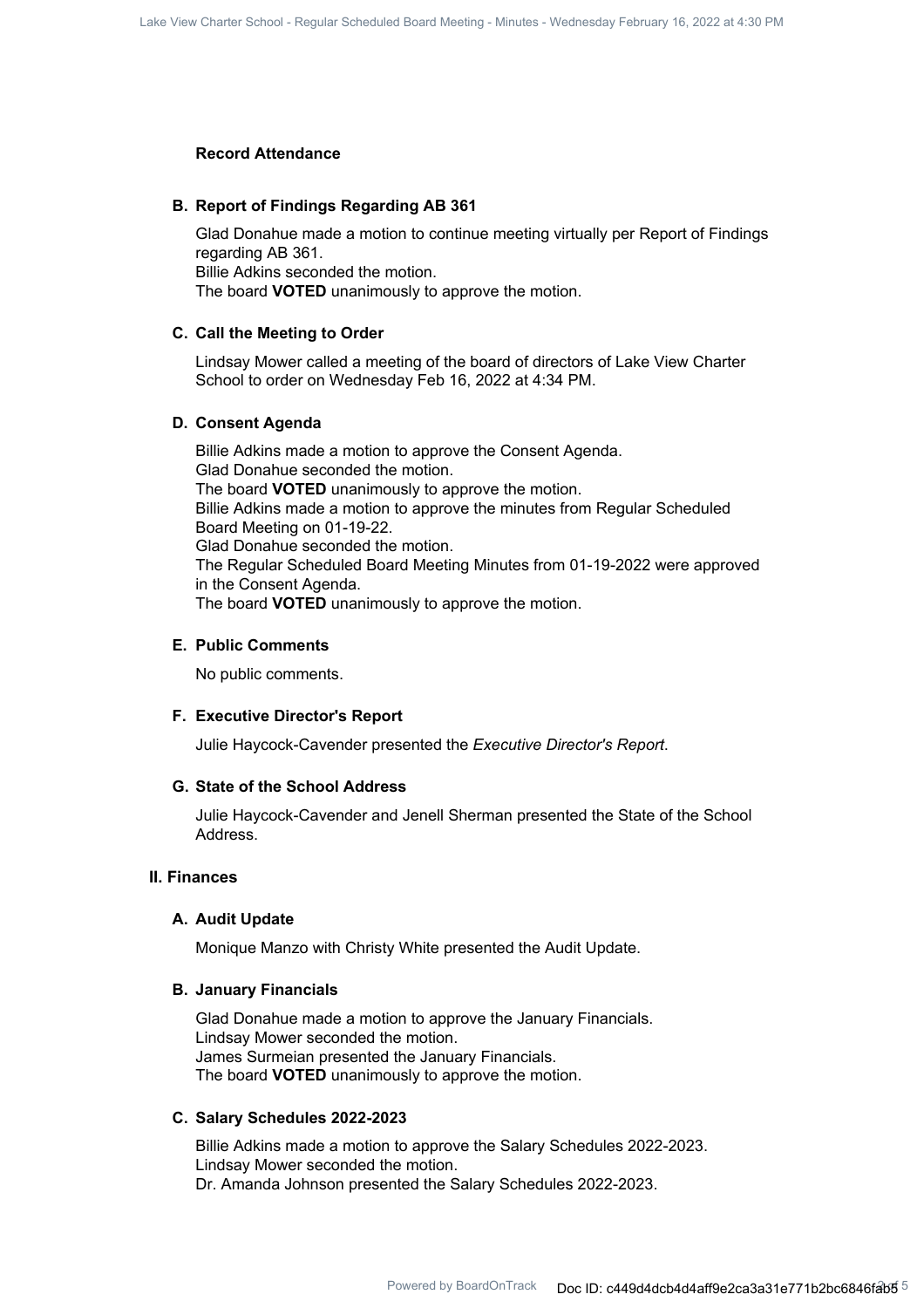The board **VOTED** unanimously to approve the motion.

#### **III. Academic Excellence**

#### **A. Adult Student Policy**

Lindsay Mower made a motion to approve the Adult Student Policy. Serra Wells seconded the motion. Julie Haycock-Cavender presented the Adult Student Policy. The board **VOTED** unanimously to approve the motion.

#### **B. A-G Completion Improvement Grant**

Shannon Breckenridge presented the A-G Completion Improvement Grant.

#### **C. Vote to Open Public Hearing for A-G Completion Improvement Grant**

Jessica Coombs made a motion to Open the Public Hearing for A-G Completion Improvement Grant. Glad Donahue seconded the motion. The board **VOTED** unanimously to approve the motion.

### **D. Public Hearing for A-G Completion Improvement Grant**

Staff member asked if school graduation requirements would change.

Board member asked if the grant was solely appropriated for unduplicated students.

#### **E. Vote to Close Public Hearing for A-G Completion Improvement Grant**

Lindsay Mower made a motion to Close the Public Hearing for A-G Completion Improvement Grant. Billie Adkins seconded the motion. The board **VOTED** unanimously to approve the motion.

## **Supplement to Annual Update of 2021-22 Local Control and Accountability F. Plan (LCAP)**

Darcy Belleza presented Supplement Annual Update of 2021-22 Local Control and Accountability Plan (LCAP).

#### **G. School Accountability Report Card**

Serra Wells made a motion to approve School Accountability Report Card. Billie Adkins seconded the motion. Julie Haycock-Cavender presented School Accountability Report Card. The board **VOTED** unanimously to approve the motion.

#### **IV. Operations**

#### **A. Comprehensive School Safety Plan 2022-23**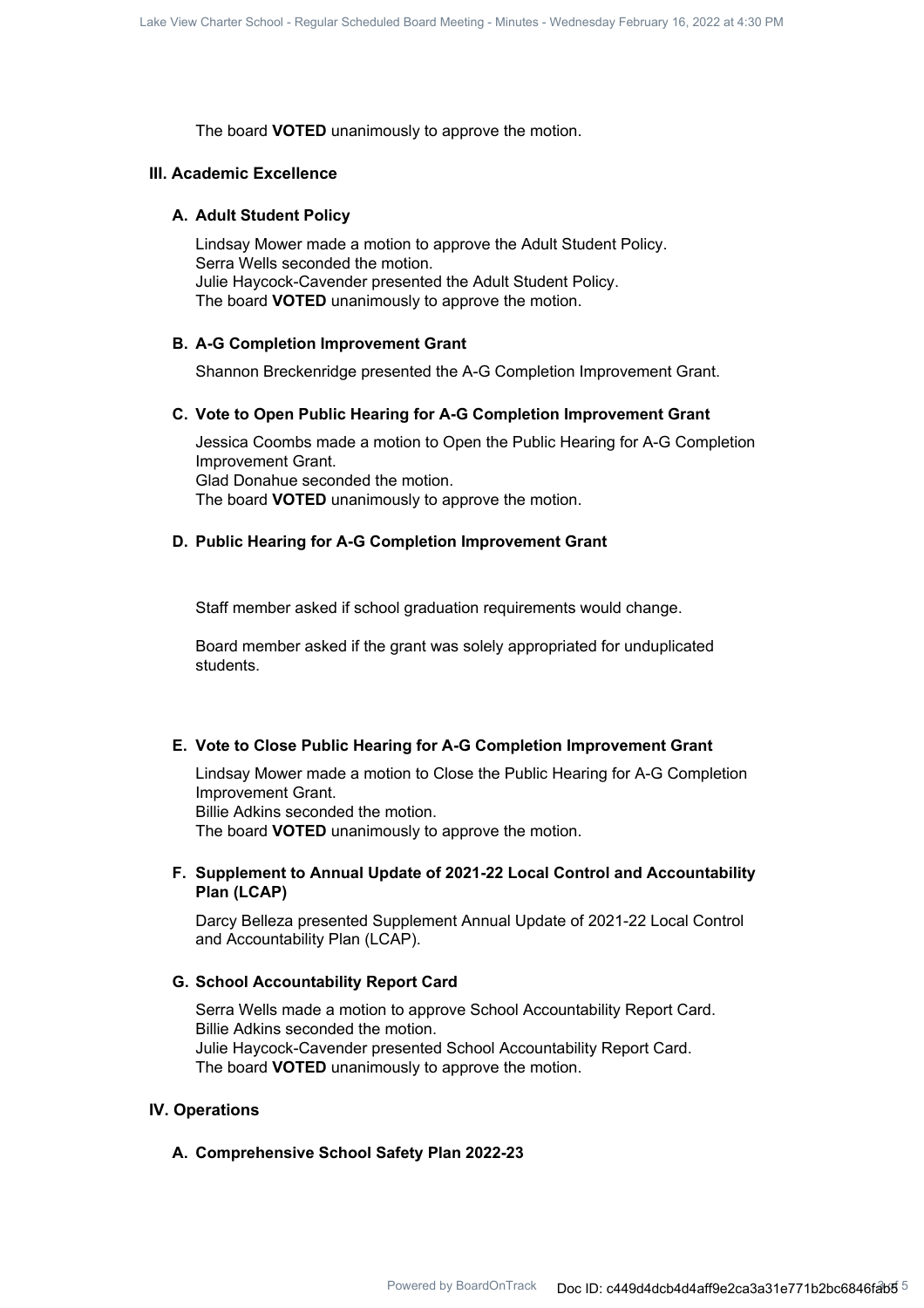Lindsay Mower made a motion to approve Comprehensive School Safety Plan 2022-2023.

Glad Donahue seconded the motion.

Julie Haycock-Cavender presented the Comprehensive School Safety Plan. The board **VOTED** unanimously to approve the motion.

### **B. School Calendar 2022-2023**

Serra Wells made a motion to approve the School Calendar 2022-2023 with noted exceptions. Glad Donahue seconded the motion. Noted Exceptions: Winter Break December 22, 2022- January 6, 2023 Changing the title of Thanksgiving Break to Fall Break The board **VOTED** unanimously to approve the motion.

### **C. Open Enrollment Window 2022-2023**

Billie Adkins made a motion to approve the Open Enrollment Window 2022-2023. Glad Donahue seconded the motion. The board **VOTED** unanimously to approve the motion.

#### **V. Closing Items**

#### **A. Board of Director's Comments & Requests**

No comments or requests from the Board.

#### **B. Announcement of Next Regular Scheduled Board Meeting**

Lindsay Mower announced the Next Regular Scheduled Board Meeting is March 16, 2022 at 4:30 PM.

#### **C. Adjourn Meeting**

Serra Wells made a motion to adjourn the meeting. Lindsay Mower seconded the motion. The board **VOTED** unanimously to approve the motion. There being no further business to be transacted, and upon motion duly made, seconded and approved, the meeting was adjourned at 6:25 PM.

Respectfully Submitted, Lindsay Mower

Prepared by: Katie Royer

Noted by:

Billie adkins

#### Board Secretary

Public Comment Rules: Members of the public may address the Board on agenda or non-agenda items through the teleconference platform, Zoom. Zoom does not require the members of the public to have an account or login. Please either utilize the chat option to communicate to the administrative team of your desire to address the Board or simply communicate orally your desire to address the Board when the Board asks for public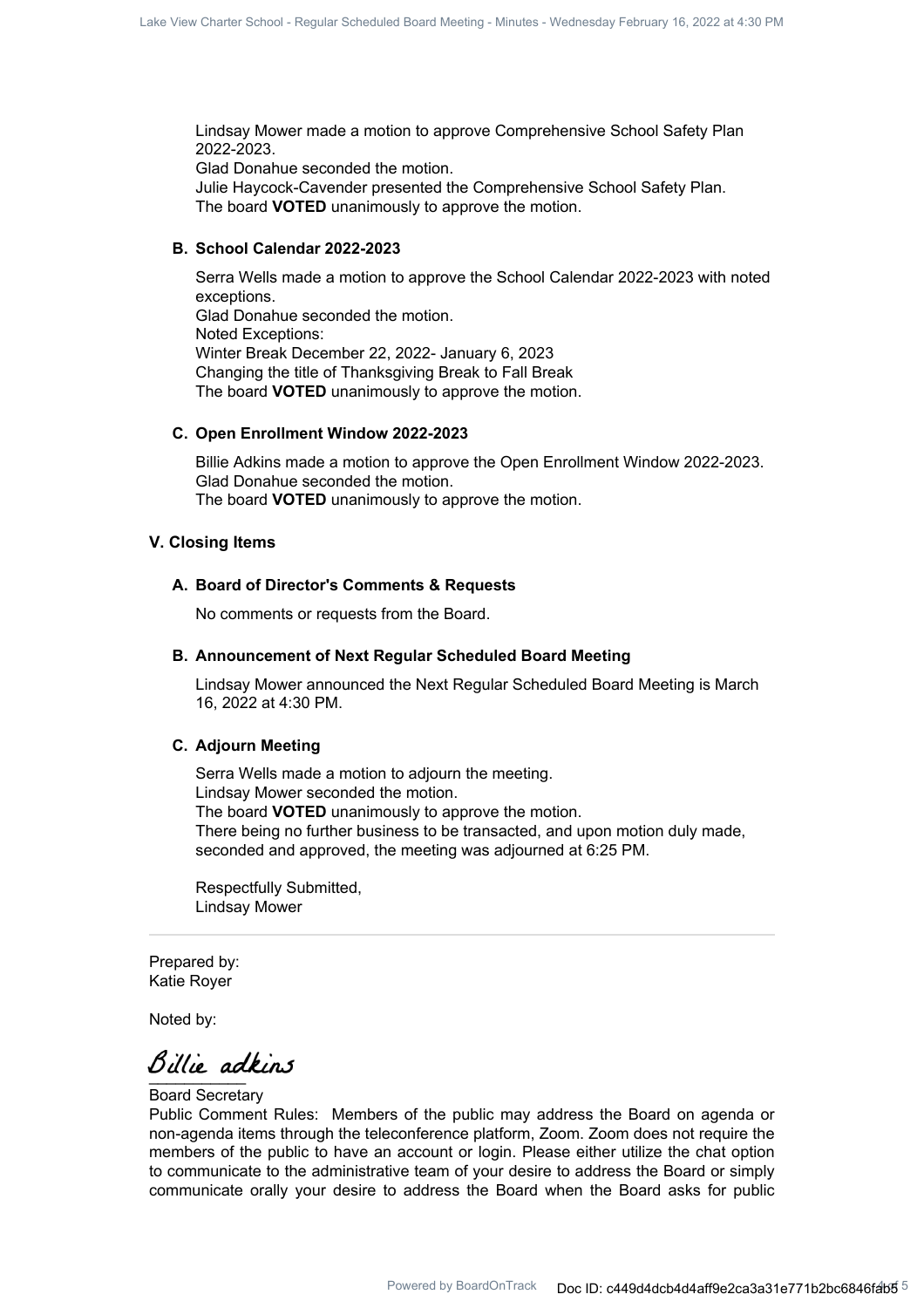comments. Speakers may be called in the order requests are received. Comments are limited to 2 minutes each, with no more than 15 minutes per single topic. If a member of the public utilizes a translator to address the Board, those individuals are allotted 4 minutes each. If the Board utilizes simultaneous translation equipment in a manner that allows the Board to hear the translated public testimony simultaneously, those individuals are allotted 2 minutes each. By law, the Board is allowed to take action only on items on the agenda. The Board may, at its discretion, refer a matter to school staff or calendar the issue for future discussion.

Note: The Governing Board encourages those with disabilities to participate fully in the public meeting process. If you need a disability-related modification or accommodation, including auxiliary aids or services, to participate in the public meeting, please contact the Governing Board Office at (530) 927-5137 at least 48 hours before the scheduled board meeting so every reasonable effort can be made to accommodate you. (Government Code § 54954.2; Americans with Disabilities Act of 1990, § 202 (42 U.S.C. § 12132)).